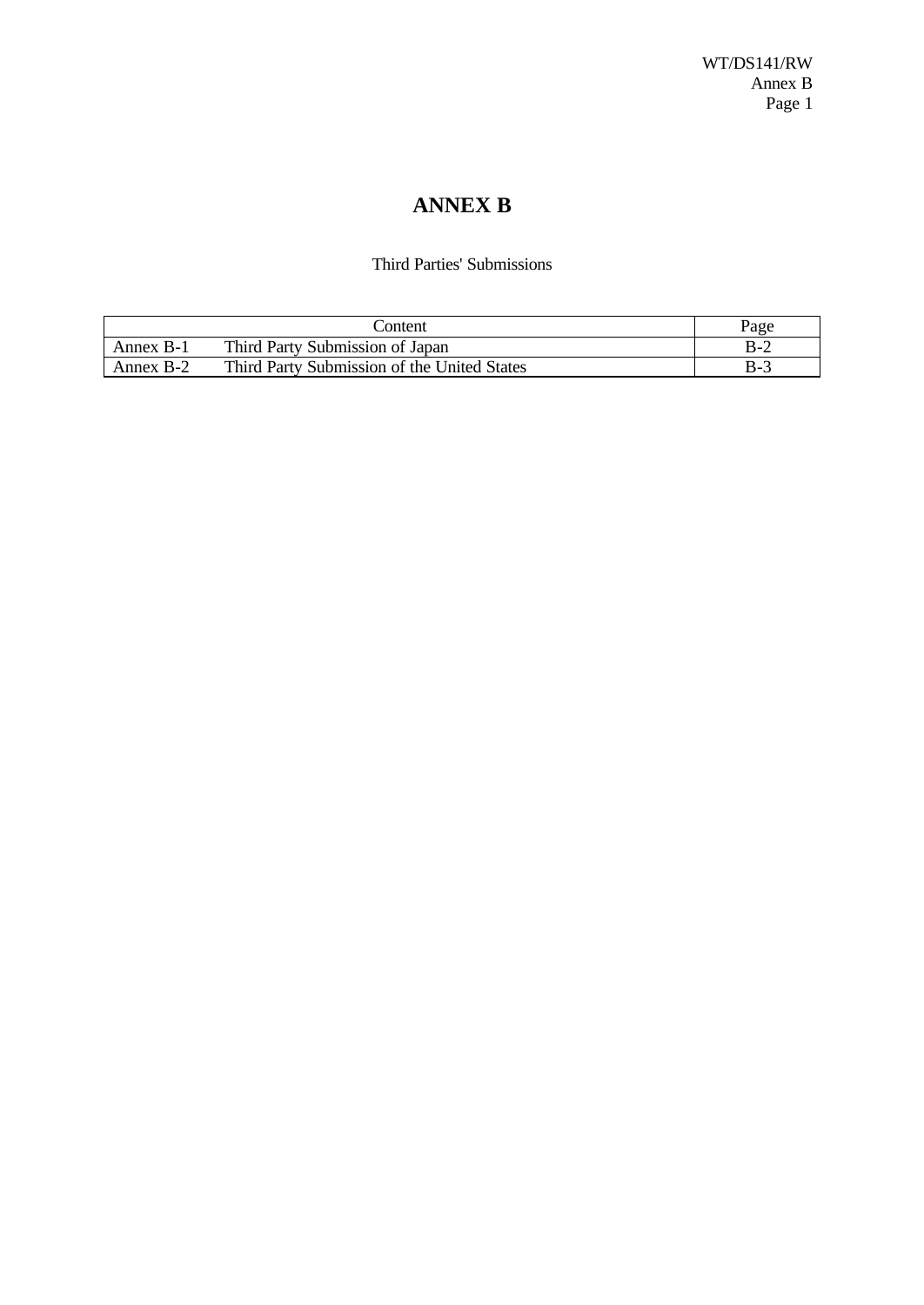# **ANNEX B-1**

## THIRD PARTY SUBMISSION OF JAPAN

### 2 August 2002

1. The Government of Japan does not take any specific position on the issue of terms of reference of the Panel. Without prejudice to the position of Japan on that preliminary issue, Japan would like to express its own views as follows.

2. We generally agree with India 's Claim 5, in that information related to factors listed in Article. 3.4 of the Anti-Dumping Agreement must be collected and adequately evaluated to determine injury of the domestic industry. Accordingly, we would like to request that the Panel carefully examine the consistency of the EC measure at issue with this Article.

3. We also agree with India 's Claim 6. Article 3.5 of the Anti-Dumping Agreement requires that investigation authorities, as part of their causation analysis, examine *all* "known factors", "other than dumped imports", which are causing injury to the domestic industry "at the same time" as dumped imports. Investigation authorities also must ensure that injuries, which are caused to the domestic industry by known factors other than dumped imports, are not "*attributed* to the dumped imports." Accordingly, we would like to request that the Panel carefully examine the consistency of the EC measures at issue with this Article.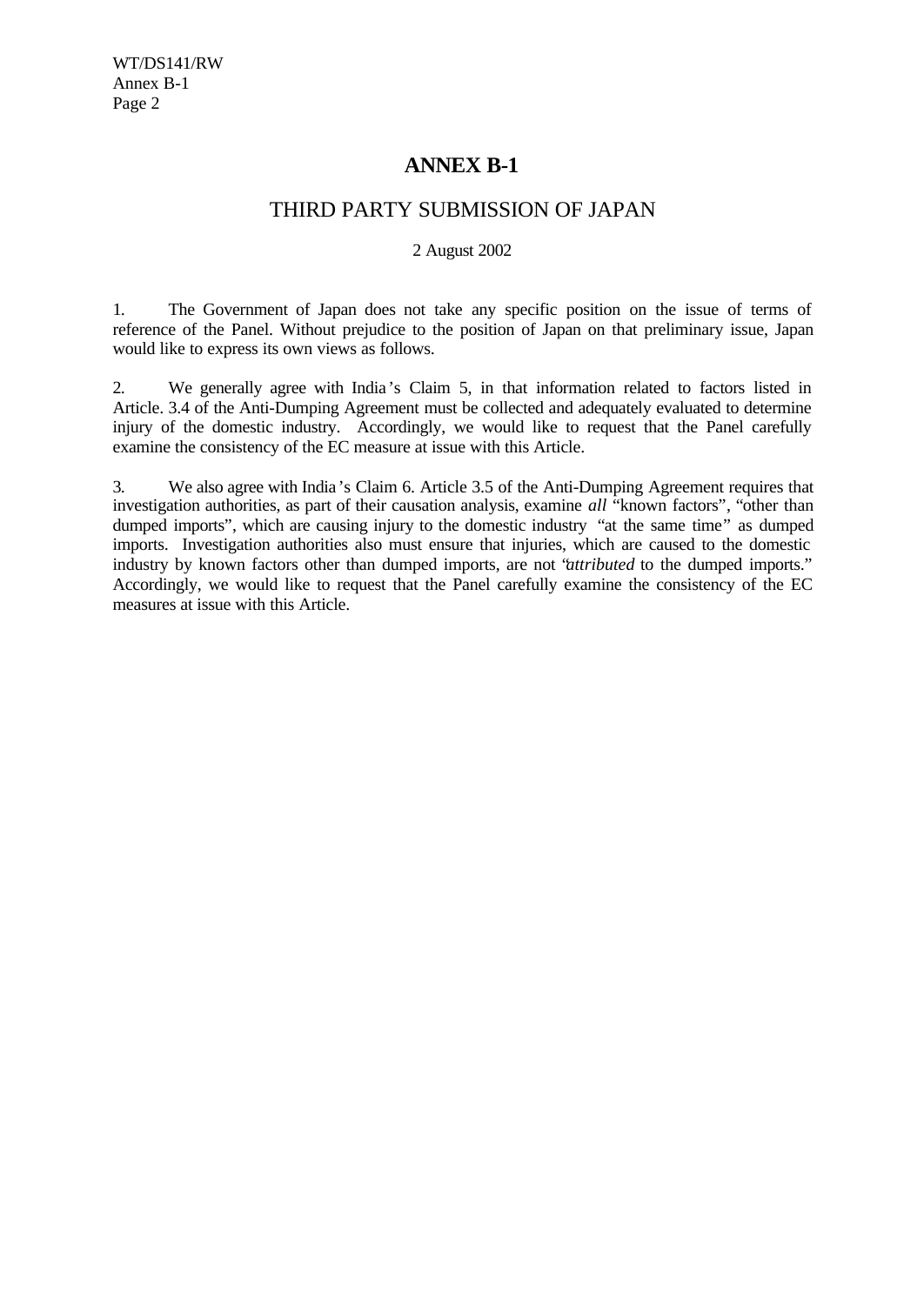# **ANNEX B-2**

# THIRD PARTY SUBMISSION OF THE UNITED STATES

### 5 August 2002

### TABLE OF CONTENTS

|             |                                                                                                                                                                                               | <u>Page</u> |
|-------------|-----------------------------------------------------------------------------------------------------------------------------------------------------------------------------------------------|-------------|
| I.          |                                                                                                                                                                                               | 3           |
| II.         |                                                                                                                                                                                               |             |
| $A_{\cdot}$ | A MEMBER CAN TAKE MEASURES AFTER THE END OF THE REASONABLE<br>PERIOD OF TIME TO COMPLY WITH THE RECOMMENDATIONS AND RULINGS<br>OF THE DSB, AND SUCH MEASURES MAY FALL WITHIN THE MANDATE OF A |             |
| <b>B.</b>   | ARTICLE 2.2.2(II) OF THE ADA IS SILENT WITH REGARD TO THE WEIGHING                                                                                                                            |             |
| C.          |                                                                                                                                                                                               |             |
| D.          | INDIA'S ASSERTION THAT THE EC IMPROPERLY CUMULATED IMPORTS                                                                                                                                    |             |
| E.          | THE COMPETENT AUTHORITIES' EVALUATION OF EACH OF THE FACTORS<br>ENUMERATED IN ARTICLES 3.2 AND 3.4 OF THE ADA SHOULD BE<br>DISCERNIBLE IN THEIR REPORT, BUT THERE NEED NOT BE A SPECIFIC      |             |
| F.          | ARTICLE 3.5 OF THE ADA DOES NOT LIMIT ANTI-DUMPING RELIEF TO<br>SITUATIONS IN WHICH IMPORTS ARE INCREASING IN ABSOLUTE OR                                                                     |             |
| Ш.          |                                                                                                                                                                                               |             |

### **I. INTRODUCTION**

1. The United States welcomes this opportunity to present its views to the Panel in this proceeding initiated by India to review the consistency with the covered agreements of a measure taken by the EC to comply with the rulings of the Dispute Settlement Body ("DSB") regarding the EC anti-dumping measure on bedlinens from India.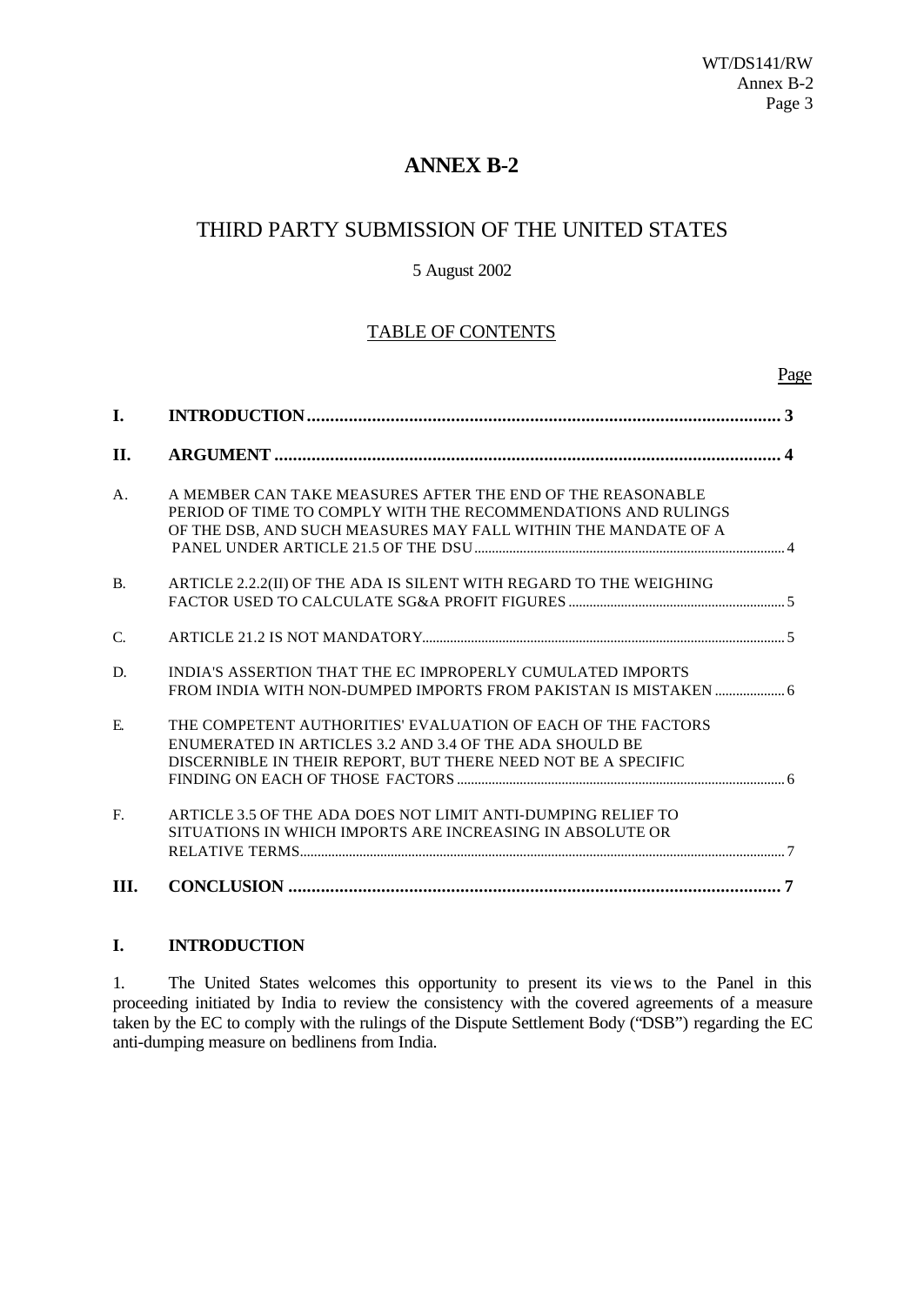### **II. ARGUMENT**

A. A MEMBER CAN TAKE MEASURES AFTER THE END OF THE REASONABLE PERIOD OF TIME TO COMPLY WITH THE RECOMMENDATIONS AND RULINGS OF THE DSB, AND SUCH MEASURES MAY FALL WITHIN THE MANDATE OF A PANEL UNDER ARTICLE 21.5 OF THE DSU

2. A Member's chance to comply with the recommendations and rulings of the DSB does not end with the reasonable period of time for compliance. Nothing in the *Understanding on Rules and Procedures Governing the Settlement of Disputes* ("DSU") prevents a Member from modifying a compliance measure taken during the reasonable period of time, replacing it with another measure, or even taking its compliance measure for the first time after the end of the reasonable period of time. Furthermore, any of these measures could be subject to review by a panel under Article 21.5 of the DSU.

3. The EC took its initial measure to comply, Regulation 1644/2001, within the reasonable period of time, and amended that measure in Regulation 696/2002, outside the reasonable period of time. The DSU clearly does not support India's position that the EC may not demonstrate its compliance based on Council Regulation 696/2002, because the measure was taken after the end of the reasonable period of time. India itself provides no legal support for this contention. Its most thorough explanation, appearing in paragraph 82 of its written submission, states simply that "[i]n any event Regulation 696/2002 took place outside the reasonable period of time and is therefore also for that reason a non-permissible justification".

4. India has pointed to no provision of the DSU in support of its position, and indeed its view is not consistent with the DSU. Nothing in the text of the DSU prohibits a Member from bringing a measure into compliance with its WTO obligations after the expiration of the reasonable period of time established under Article 21.3. To the contrary, several DSU provisions appear to presume the possibility of a Member's bringing its measure into compliance after the reasonable period of time has expired. For example, Article 21.6 of the DSU provides for continued surveillance by the DSB "until the issue is resolved", without regard as to whether that occurs before or after the end of the reasonable period. Article 22.8 requires the termination of suspension of concessions (which can only begin after the end of the reasonable period) when, *e.g.*, a Member removes the measure that was found to be inconsistent with a covered agreement.

5. It may be that India is, in essence, arguing that an obligation to comply with recommendations and rulings of the DSB before expiration of the reasonable period of time defines the bounds of the mandate of a panel proceeding under DSU Article 21.5. Once again, the text of the DSU belies this view. The ordinary meaning of Article 21.5 authorizes a panel to consider the "existence or consistency with a covered agreement of measures taken to comply with the recommendations and rulings [of the DSB]". The text does not limit the Panel's mandate to examining measures taken before the reasonable period of time expired, or in any other way place a time limit on taking such measures.

6. An examination of the context of Article 21.5 confirms that measures to comply with the recommendations and rulings might occur after the end of the reasonable period of time. Article 21.6 provides for continued surveillance by the DSB until a matter is resolved, without regard as to whether that occurs after the end of the reasonable period. Article 22.8 requires the termination of compensation or suspension of concessions (which can only begin after the end of the reasonable period) if a Member implements the recommendations and rulings.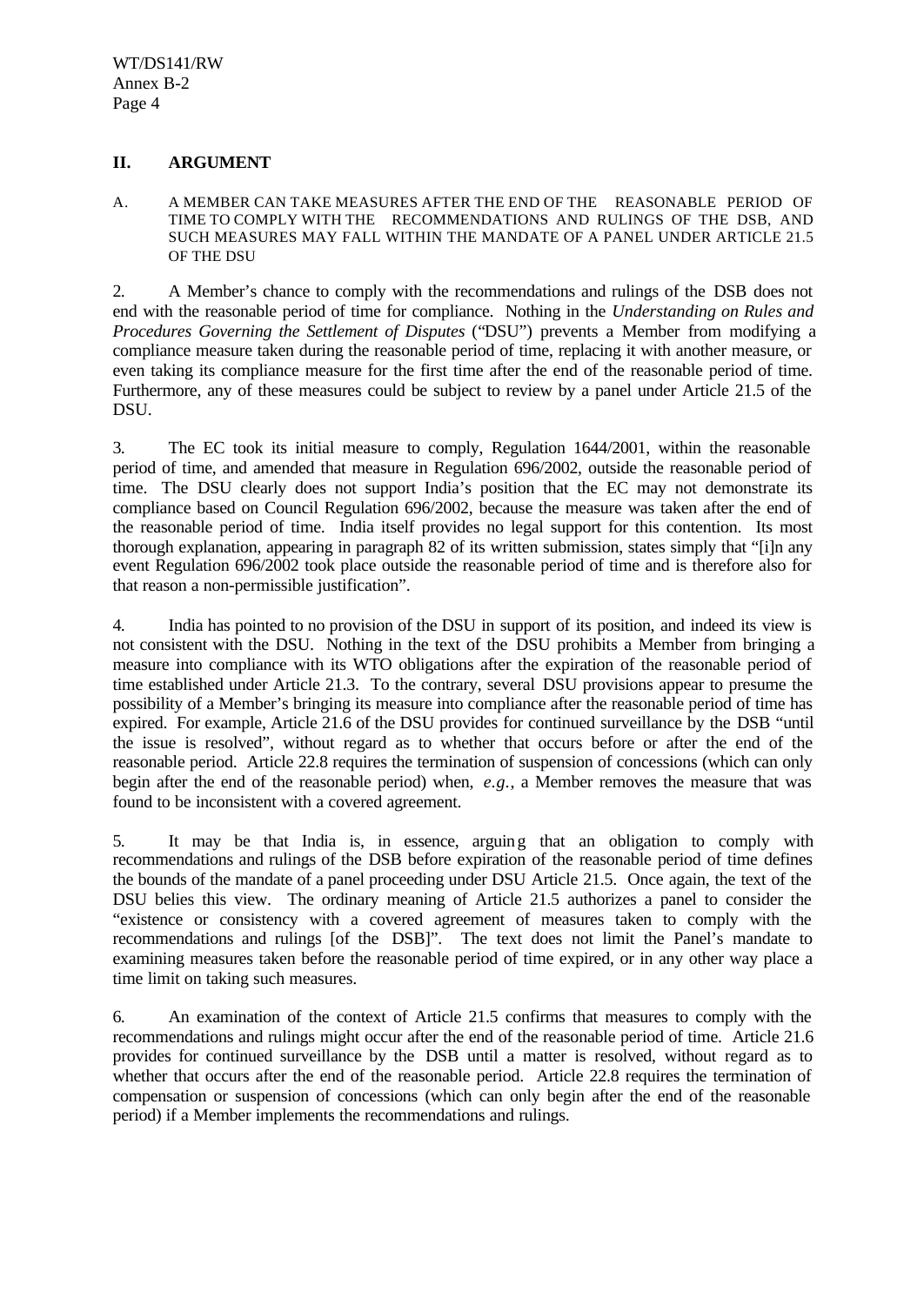7. We note that the EC states as a general principle that "the relevant date for assessing the consistency of the measures 'taken to comply' with the covered agreements is the date of establishment of the panel".<sup>1</sup> Regulation 696/2002 predates both the request for establishment and the establishment of the Panel, so there is no need in this proceeding to reach the issue of which is the proper benchmark.

#### B. ARTICLE 2.2.2(II) OF THE ADA IS SILENT WITH REGARD TO THE WEIGHING FACTOR USED TO CALCULATE SG&A PROFIT FIGURES

8. In its first written submission to this Panel, India claims that, contrary to Article 2.2.2(ii) of the *Agreement on Implementation of Article VI of GATT 1994* ("ADA"), the EC applied an improper weighting factor in calculating the weighted average of SG&A and profit figures used to adjust the constructed normal value. Specifically, India claims that the EC improperly overstated the dumping margin by using sales value as the weighting factor, rather than sales volume.

9. The United States disagrees with India's position on this question. Article 2.2.2(ii) specifies that a weighted average is to be utilized; however, it does not specify the manner in which the weighting is to be performed. Article 2.2.2(ii) is silent with respect to this question, providing no guidance, express or implied, as to whether the weighting should be done on the basis of sales value or sales volume.

10. The United States likewise disagrees with India's claim that the "context" of Article 2.2.2(ii) indicates that only a quantity-based weighted average is permissible. The fact that several distinct sections of the ADA refer to sales volume and quantity cannot be taken as evidence that Article 2.2.2(ii) requires a quantity-based weighted average. As noted above, Article 2.2.2(ii) is silent as to the type of weighting factor to be used. If anything, India's argument regarding "context" indicates that Members knew how to insert references to volume or quantity when they wanted to require a calculation to be performed on that basis. Thus, where they have omitted such a reference, it should be considered equally relevant. The Panel should conclude from the silence of Article 2.2.2(ii) that the Members intended the choice of weight-averaging factor to be discretionary.

11. The Panel should also be mindful of Article 17.6(ii) of the ADA, which provides that "[w]here the panel finds that a relevant provision of the Agreement admits of more than one permissible interpretation, the panel shall find the authorities' measure to be in conformity with the Agreement if it rests upon one of those permissible interpretations". In this case, Article 2.2.2(ii) merely dictates that the amounts in question should be weight-averaged; it does not prescribe that a value-based weighting factor must be used, nor does it prescribe that a volume-based weighting factor must be used. Because Article 2.2.2(ii) is silent in this respect, clearly either method would be a permissible interpretation of the ADA. Therefore, the United States submits that the Panel should not disturb the EC's reliance on a value-based weight-averaging in this instance.

### C. ARTICLE 21.2 IS NOT MANDATORY

l

12. The United States concurs with the EC's conclusion that Article 21.2 is not mandatory. We would emphasize that, as used in the covered agreements, "should" is a hortatory term, and not a mandatory term.<sup>2</sup> Moreover, if the use of "should" were to create an obligation, it would have the

 $<sup>1</sup>$  EC first written submission, para. 35.</sup>

<sup>&</sup>lt;sup>2</sup> The Appellate Body has on one occasion interpreted "should" as mandatory, but only in the context of a DSU provision concerning a panel's "right" to seek information from the parties to a dispute, and then only because it believed such an interpretation necessary to give meaning to this right. *Canada – Measures Affecting the Export of Civilian Aircraft*, WT/DS70/AB/R, adopted 20 August 1999, para. 187. Even in this situation, the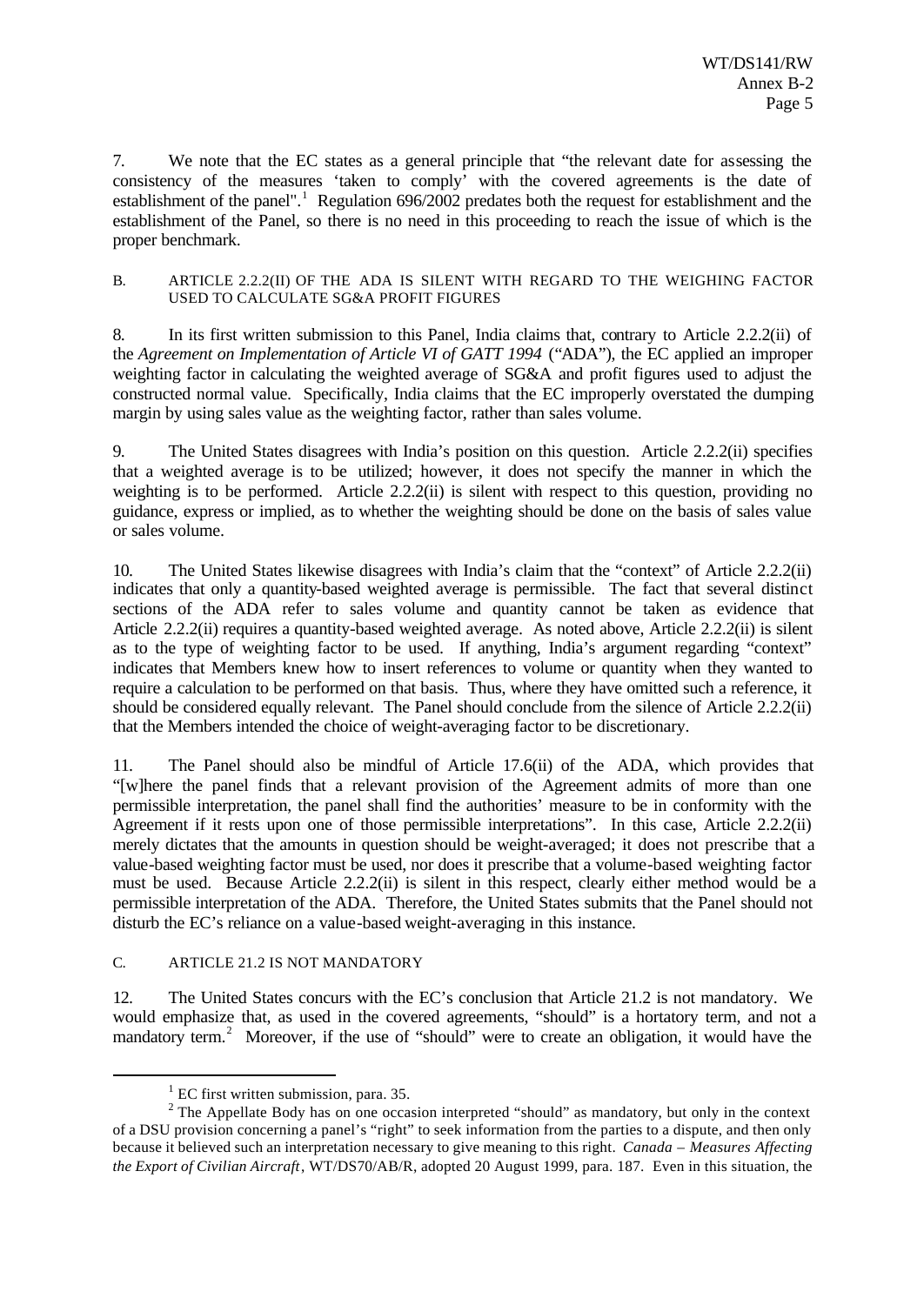WT/DS141/RW Annex B-2 Page 6

same meaning as "shall". This would deprive all significance from the decision by the drafters of the covered agreements to use one term rather than the other, thus violating the principle that "words must not be read into the Agreement that are not there".<sup>3</sup>

#### D. INDIA'S ASSERTION THAT THE EC IMPROPERLY CUMULATED IMPORTS FROM INDIA WITH NON-DUMPED IMPORTS FROM PAKISTAN IS MISTAKEN

13. The United States notes that measures not "taken to comply with the recommendations and rulings" are not within the scope of Article 21.5 of the DSU. Thus, to the extent that the EC's re-examination of its application of anti-dumping duties to Pakistan in Regulation 160/2002 was independent of the measure it took to comply with the recommendations and rulings of the DSB, it is not subject to this Article 21.5 review.<sup>4</sup>

14. India appears to rely on the EC's independent examination of imports from Pakistan, which occurred after the measures taken to comply, to assert that the EC improperly cumulated imports from India with non-dumped imports from Pakistan.<sup>5</sup> However, the EC indicates it found in the original investigation that the imports from Pakistan were dumped, and India did not in the original Panel proceeding challenge that finding or the cumulation of imports from India with those from Pakistan. Under those circumstances, the EC did not act inconsistently with the ADA or the DSU by continuing to treat the imports from Pakistan as dumped for the purposes of making its redetermination with regard to imports from India.

15. Further, India's reliance on Article 5.7 of the ADA to show noncompliance by the EC is unavailing.<sup>6</sup> As the EC explains, Article 5.7, which addresses the simultaneous consideration of both dumping and injury, applies only to the initiation and the "course of the [original] investigation".<sup>7</sup> Neither Article 5.7 nor any other provision of the Agreement requires investigating authorities to revisit aspects of the determination that were upheld or were not subject to the dispute. For example, the DSB might recommend that a Member bring an anti-dumping measure into conformity with its obligations based on a finding that one discrete aspect of an injury determination, such as the evaluation of one relevant factor reflecting the condition of the domestic industry, was inconsistent with those obligations. Nothing in Article 5.7 or elsewhere in the Anti-Dumping Agreement would support a view that the Member in those circumstances had an obligation to perform the entire investigation anew, including reaching a new dumping determination.

E. THE COMPETENT AUTHORITIES' EVALUATION OF EACH OF THE FACTORS ENUMERATED IN ARTICLES 3.2 AND 3.4 OF THE ADA SHOULD BE DISCERNIBLE IN THEIR REPORT, BUT THERE NEED NOT BE A SPECIFIC FINDING ON EACH OF THOSE **FACTORS** 

16. To a large extent, India and the EC disagree as to the facts underlying the EC's evaluation of a number of industry factors. The United States takes no view on the facts, but wishes to make several general observations about the EC's obligations under Article 3.4 of the ADA as it relates to

l

Appellate Body recognized that "should" often indicates an exhortation and that any implied "obligation" is "usually no more than an obligation of propriety or expediency, or moral obligation." *Id.*, para. 187, note 120.

<sup>3</sup> *United States – Definitive Safeguard Measures on Imports of Circular Welded Carbon Quality Line Pipe from Korea*, WT/DS202/AB/R, adopted 8 March 2002, para. 250.

 $4 \text{ EC}$  first written submission, paras. 15-16. The EC makes the same point with respect to imports from Egypt. EC first written submission, paras. 17-18. However, since we are limiting our discussion to certain arguments raised by India in this proceedings, we refer only to those imports from Pakistan.

<sup>5</sup> India 's first written submission, para. 71.

<sup>6</sup> India's first written submission, paras. 73-84.

<sup>&</sup>lt;sup>7</sup> EC first written submission, paras.105-107.